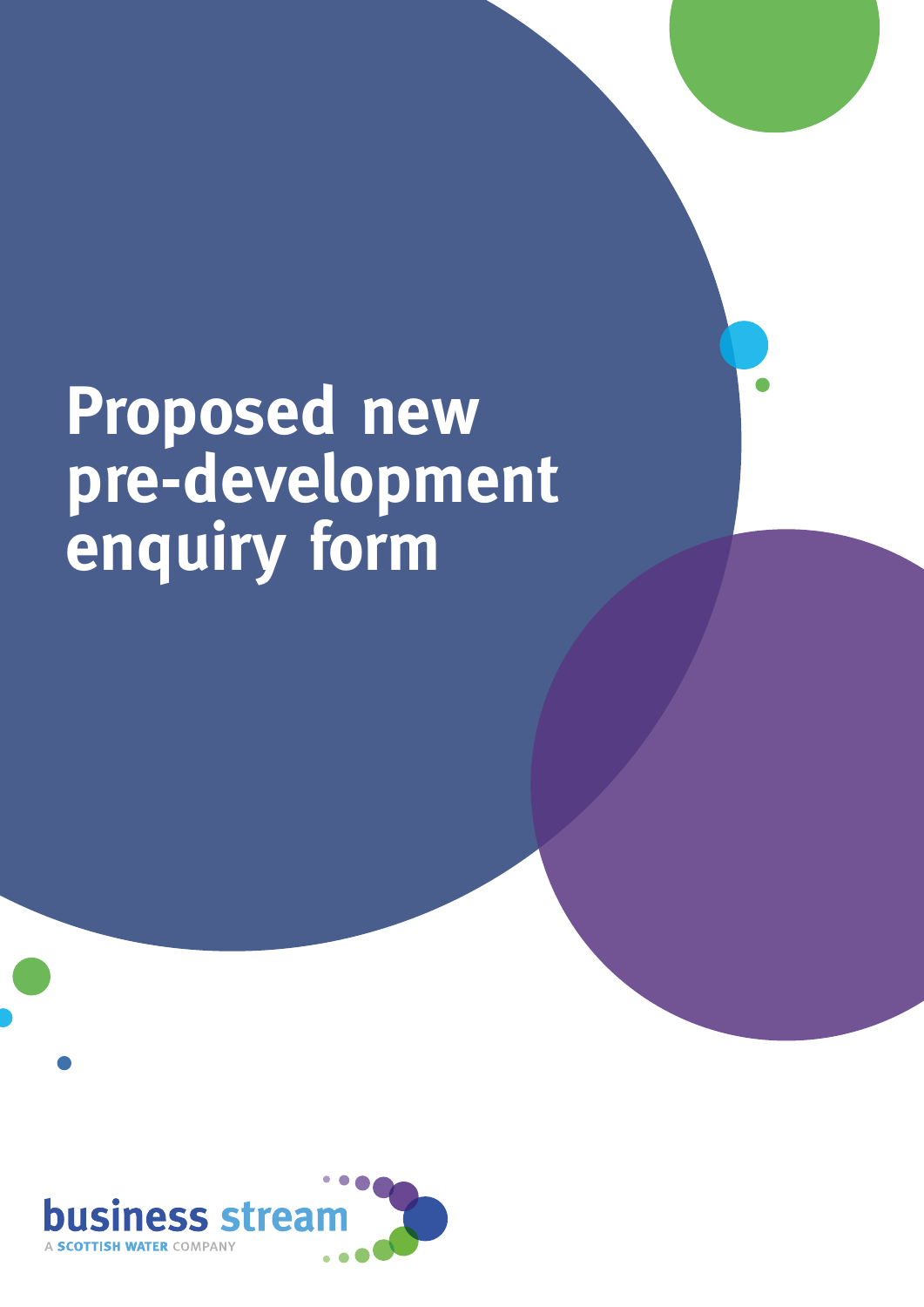## **Important**

Please note that any other applications cannot be progressed until the outcome of this pre-development enquiry is confirmed.

Please note your application will not be processed until all supporting information/ documents are provided.

## **Customer details** Section 1

### **Customer details 1.1**

**This will be the owner of the property or development**

Company name / Sole trader:

Full name:

| Address: | Postcode: |
|----------|-----------|
|          |           |
|          |           |
|          |           |
|          |           |
| Phone:   | Mobile:   |

Email:

## **Main contact details 1.2**

Full name:

Company address: Notice and the extent of the Postcode:

Phone: Mobile: The Mobile: The Mobile: The Mobile: The Mobile: The Mobile: The Mobile: The Mobile: The Mobile: The Mobile: The Mobile: The Mobile: The Mobile: The Mobile: The Mobile: The Mobile: The Mobile: The Mobile: The

Email: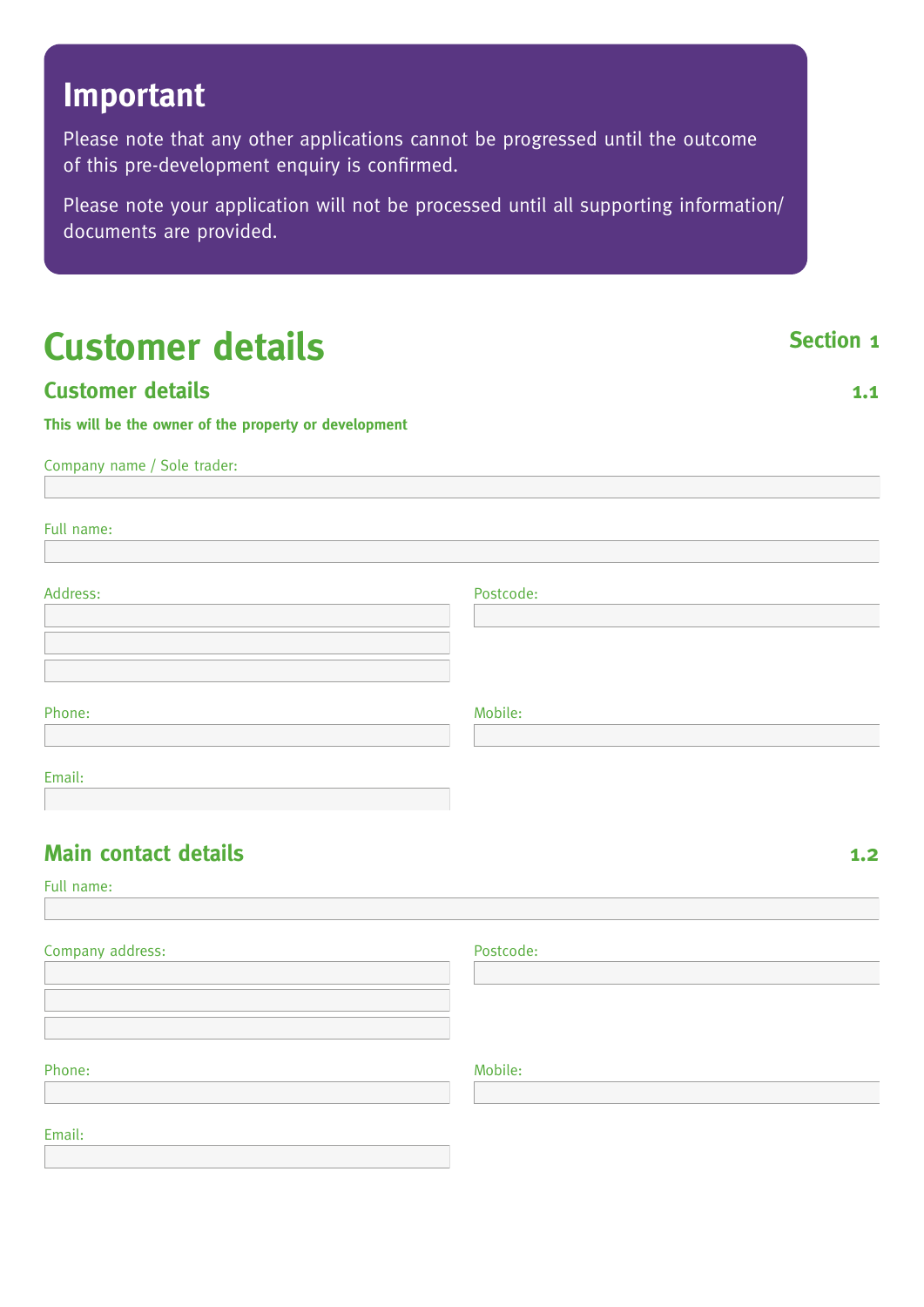## **What connection is required Section 2 Section 2**

To ensure we can progress your application without delay, you must complete this checklist in full. We can only progress your application when we have complete supporting documents.

| Water                                    | Waste                                                                             | <b>Both</b> |           |
|------------------------------------------|-----------------------------------------------------------------------------------|-------------|-----------|
| What do you require your connection for? |                                                                                   |             |           |
| Total number of units                    |                                                                                   |             |           |
|                                          | Please provide a description of what you intend to build e.g. 10 shops and 1 gym: |             |           |
|                                          |                                                                                   |             |           |
|                                          | Will there be discharge of trade effluent from the premises?                      | Yes         | <b>No</b> |

## Site details Site of the Section 3

| Please provide your planning reference number:                                                 |  |  |  |  |
|------------------------------------------------------------------------------------------------|--|--|--|--|
| Please provide your local development number:                                                  |  |  |  |  |
| Please provide any Scottish Water reference previously given for your site:                    |  |  |  |  |
| Is this a multi-phased site for which you are the lead developer? (please indicate the phases) |  |  |  |  |
| When do you require the connection (when do the works start):                                  |  |  |  |  |
| Site or project name:                                                                          |  |  |  |  |
|                                                                                                |  |  |  |  |
| Full site address:<br>Postcode:                                                                |  |  |  |  |
|                                                                                                |  |  |  |  |
|                                                                                                |  |  |  |  |

Description of site location e.g. near local shop or road number:

(x, y coordinates):

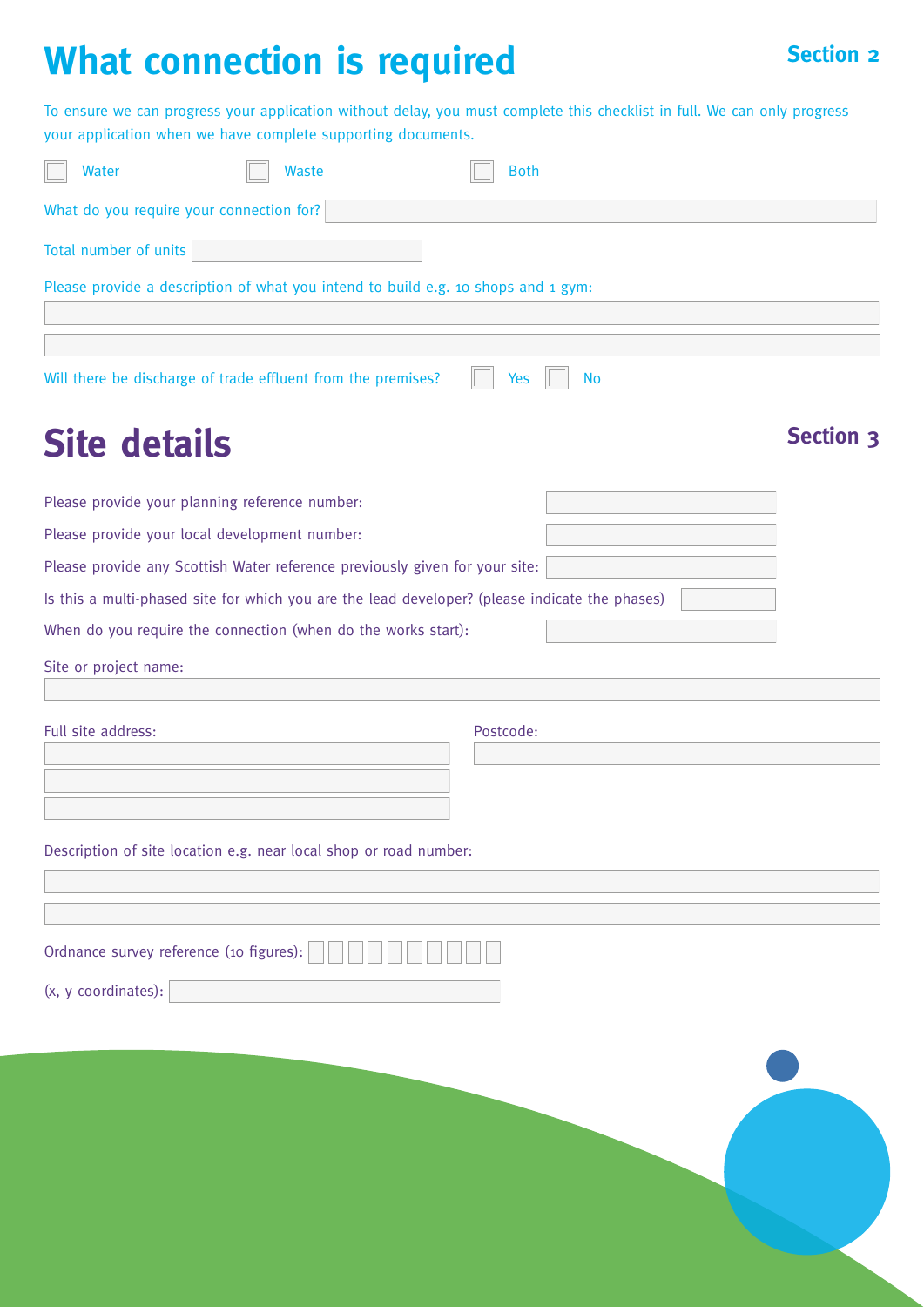## **Site servicing details Site servicing details Section 4**

**4.2**

**4.3**

### **Site servicing details 4.1**

| What are your plans for the site? $\Box$ New build           | Existing   |
|--------------------------------------------------------------|------------|
| Land type for this development? $\Box$ Greenfield $\Box$     | Brownfield |
| If brownfield please confirmed the previous use of the site: |            |
| Please confirm the date the building/site was last occupied: |            |

### **Water details**

| Pre-development peak water demand:     | litres per second |
|----------------------------------------|-------------------|
| Pre-development average water demand:  | litres per second |
| Post-development peak water demand:    | litres per second |
| Post-development average water demand: | litres per second |

### **Waste water details**

| Pre-development peak water outflows:      | litres per second |
|-------------------------------------------|-------------------|
| Pre-development average water outflows:   | litres per second |
| Post-development peak water outflows:     | litres per second |
| Post-development average water outflows:  | litres per second |
| Pre-development surface water discharge:  | litres per second |
| Post-development surface water discharge: | litres per second |

## **Surface water drainage**

**4.4**

How will you manage your surface water? The options below are listed in order of preference, with the most preferred at the top.

| Rain water harvesting                                   | Soakaway | Drainage to a water course of SUDS | <b>Surface Water Sewer</b> |
|---------------------------------------------------------|----------|------------------------------------|----------------------------|
| Other?                                                  |          |                                    |                            |
| If other please provide details:                        |          |                                    |                            |
|                                                         |          |                                    |                            |
|                                                         |          |                                    |                            |
| If you are not harvesting rain please provide a reason: |          |                                    |                            |
|                                                         |          |                                    |                            |

Surface Water may not discharge to combined sewers. If circumstances on site allow no other method, then a full report of investigations eliminating each of the above options must be provided with this application.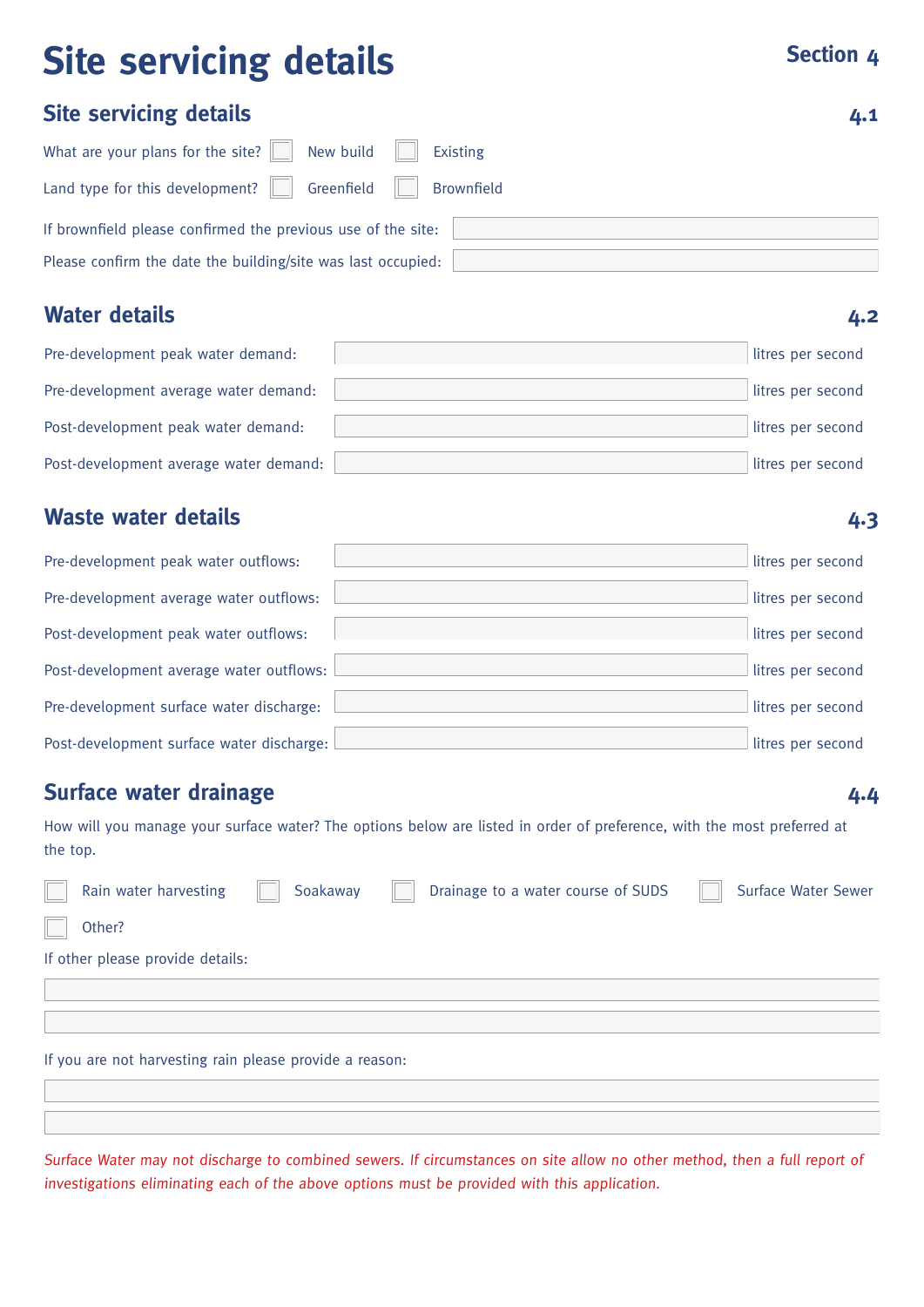### **Surface water design 4.5**

Please provide plans and calculations to support the information in this section.

Please indicate which SUDS you plan to use to manage surface water:

| <b>Development levels</b>    |                               |                      | 4.6 |
|------------------------------|-------------------------------|----------------------|-----|
| Public SUDS - Filter trench  | Private SUDS - e.g. Soak away |                      |     |
| Public SUDS - Detention pond | Public SUDS - Detention basin | Public SUDS - Swales |     |

## What is the lowest ground level on site (to ordinance datum?): What is the lowest road level on site (to ordinance datum?): What is the lowest floor level on site (to ordinance datum?): If your work is identified as being constrained please tick the box to indicate if you wish to receive a quotation for the necessary investigation:  $\blacksquare$  Yes  $\blacksquare$  No

### **Trade effluent**

**4.7**

**The purpose of this section is to highlight intent to discharge. A formal consent application should be made if trade effluent is required to be discharged from your site via Business Stream.** 

Please confirm the nature of the proposed discharge:

| Proposed maximum daily discharge volume:                                                                          | $m^3$ / day |
|-------------------------------------------------------------------------------------------------------------------|-------------|
| Proposed maximum discharge rate:                                                                                  | $m^3$ / day |
| Proposed period/s of discharge:                                                                                   | $m^3$ / day |
| Proposed effluent treatment given at site (e.g. oil separation, PH correction, chemical or biological treatment): |             |

**Special requirements** 

**4.8**

Please outline any special requirements that Business Stream & Scottish Water need to be aware off:

Customer contact details for Scottish Water assistance

Name:

Phone: Email: